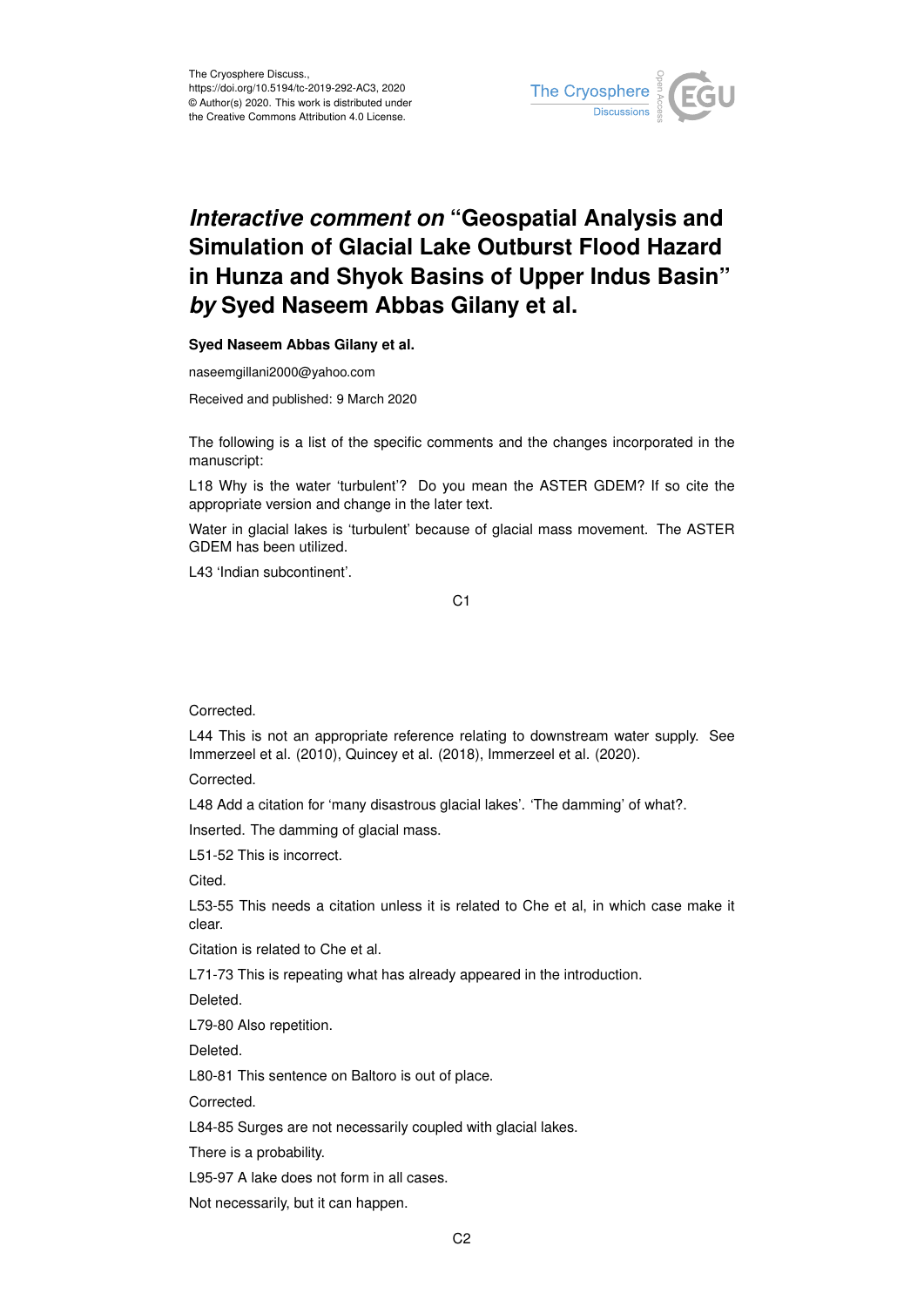L98 Vital for the stability of what, the lake?

Vital for the stability of the glacier.

L99 What is a 'heavy accumulation zone'?

Heavy accumulation zone, because of heavy snow fall.

L109 quite similar in length'?

The glaciers were quite significant in length in comparison with today.

L111-112 Provide a citation. Is this on average? I'm not sure it is really relevant.

Cited.

L133 Superscript '2'

Corrected.

L152 Provide a citation.

Cited.

L166 I think the grey shading between the panels is unnecessary. What are the brown colored lines within the green polygons? Please show the location of all lakes modeled in this figure.

Figure has been changed.

L176-178 I'm not sure that 'panoramic views' are relevant to the study, nor the following sentence.

Corrected.

L183 Specify the source of the glacier outlines. It would be useful to add an elevation model or river network to show the basin topography and flow direction.

Figure has been changed.

C3

L189 What are the other glaciers in addition to 'valley glaciers'?

Other glaciers in addition to valley glaciers are mountain glacier.

L197 Use degree symbols.

Corrected.

L199 This figure could be added as a panel alongside Figure 2.

Ok.

L205 Is this a version of the ASTER GDEM or a DEM you have generated using ASTER data? How were the data interpolated and why?

ASTER GDEM data has been interpolated to 15m for the purpose of achieving high resolution.

L214-215 Provide an NDWI citation.

NDWI is Normalized Difference Water Index.

L219 Specify the HEC-RAS version you used and whether it was a 1D or 2D model. Refer to other studies that have used HEC-RAS to model GLOFs, including limitations such as consideration of sediment loading and bank erosion.

HEC-RAS version 5.0 is used and it was a 2D model.

L233-234 The meaning of this is unclear.

Deleted.

L256 What is 6b?

It's one of the Landsat-7 band.

L270 What are the specific thresholds used for these decision rules?

If the surface texture is smooth and the slope is not pronounced then such areas are